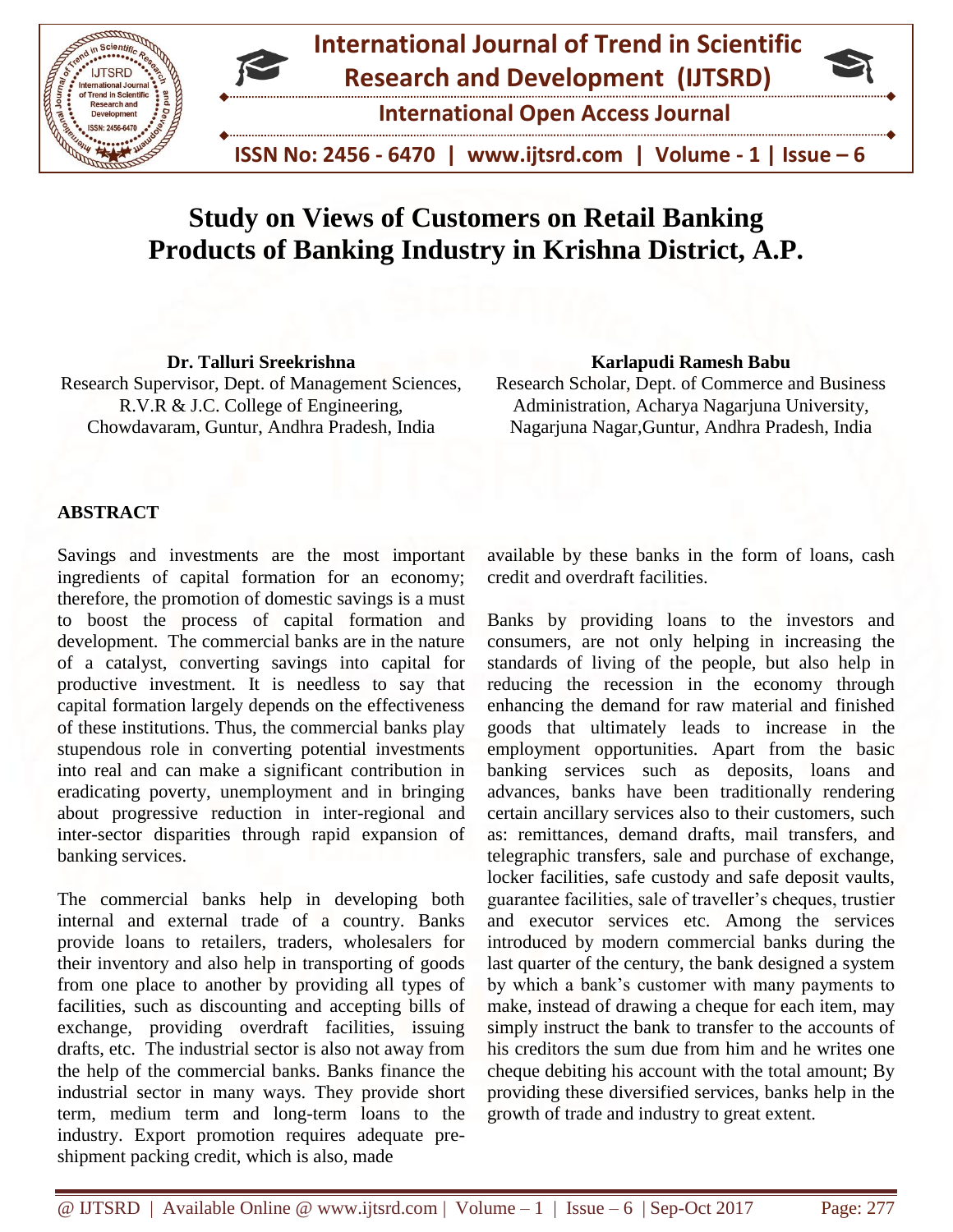Modern commercial banks in order to diversify their activities, entered into new non-traditional areas of business, such as mutual funds, merchant-banking activities, portfolio management, corporate counselling, and hire purchase finance, equipment leasing, venture capital and factoring service. These new activities result in the development of industry and trade in the country. In brief, it can be said that banks constitute the very lifeblood of economic society.

# **Need for the Study**

The Banking industry has undergone rapid changes in the recent past after reforms in the financial sector especially after reforms with banking sector. The nature, size and structure of banking sector underwent severe threats and challenges. Retail banking is one of the areas which have drawn attention of the policy makers, executives and customers. It is in this context, the present study assumes significance.

#### **Nature of the Study**

The present study makes a comparative analysis of the select banks on products relating to Retail Banking.

#### **Scope of the Study**

Scope of the study is to understand the various services and the products offered by the banks to the individual customers and to find out the gaps in the services being offered and the customer expectations. An effort is also made to suggest the banks as to where the gaps exist and what needs to be done to close the gaps. The study also covered the problems faced by the executives in providing retail banking products to customers. The study is confined to KrishnaDist., as the investigator has more access to the officials of the banks as well as customers of the banks. The present study includes the retail products and services which are offered by select banks like Savings Bank a/c, FDRs, loans, technical services, mutual funds and insurances etc. The problems of both customers and executives are also analysed in utilising and providing these services.

# **OBJECTIVES OF THE STUDY**

The following are the objectives of the study.

- 1. To discuss the growth and development of banking in India before and after reforms.
- 2. To present the frame work relating to retail banking, it constituents, problems, prospects etc.
- 3. To study the profiles of select banks and also to understand their retail banking practices.
- 4. To elicit the views of customers on the retail banking products of the banks under study.
- 5. To offer suggestions to the decision making authorities after drawing conclusion from the study.

# **Methodology of the Study**

#### **1. Sample**

The investigator wrote to almost all the public and private sector banks to their head quarters to give permission to study their Retail Banking practices. However, with lot of efforts he could obtain permission from three banks to collect information in Krishna,district, they are

1. **State Bank of India**(a leading largest bank operating at National level).

2. **ICICI** Bank(a leading bank in private sector)

3. **Andhra Bank** (A leading bank operating at regional level).

The investigator planned to collect data from 400 customers. But due to resistance from customers and also due to various other constraints the investigator could collect responses from 278 customers of select banks in Krishnadistrict. It is to be noted that convenience sampling technique has been employed in the study.

#### **Sources of Data**

- a. Primary data.
- b. Secondary data

#### **Primary Data**

Primary data are those that are original in character and are collected afresh as the primary data is information collected for the first time. Primary data can be mainly collected by a well designed questionnaire. There are several methods in which the data is collected.

#### **SECONDARY DATA**

Secondary data refers to the use of information already collected and published or unpublished.

#### **Sources of Secondary data**

- $\triangleright$  Annual reports of the banks.
- $\triangleright$  Textual information available in the library.
- $\triangleright$  Web sites.
- ➢ Magazines.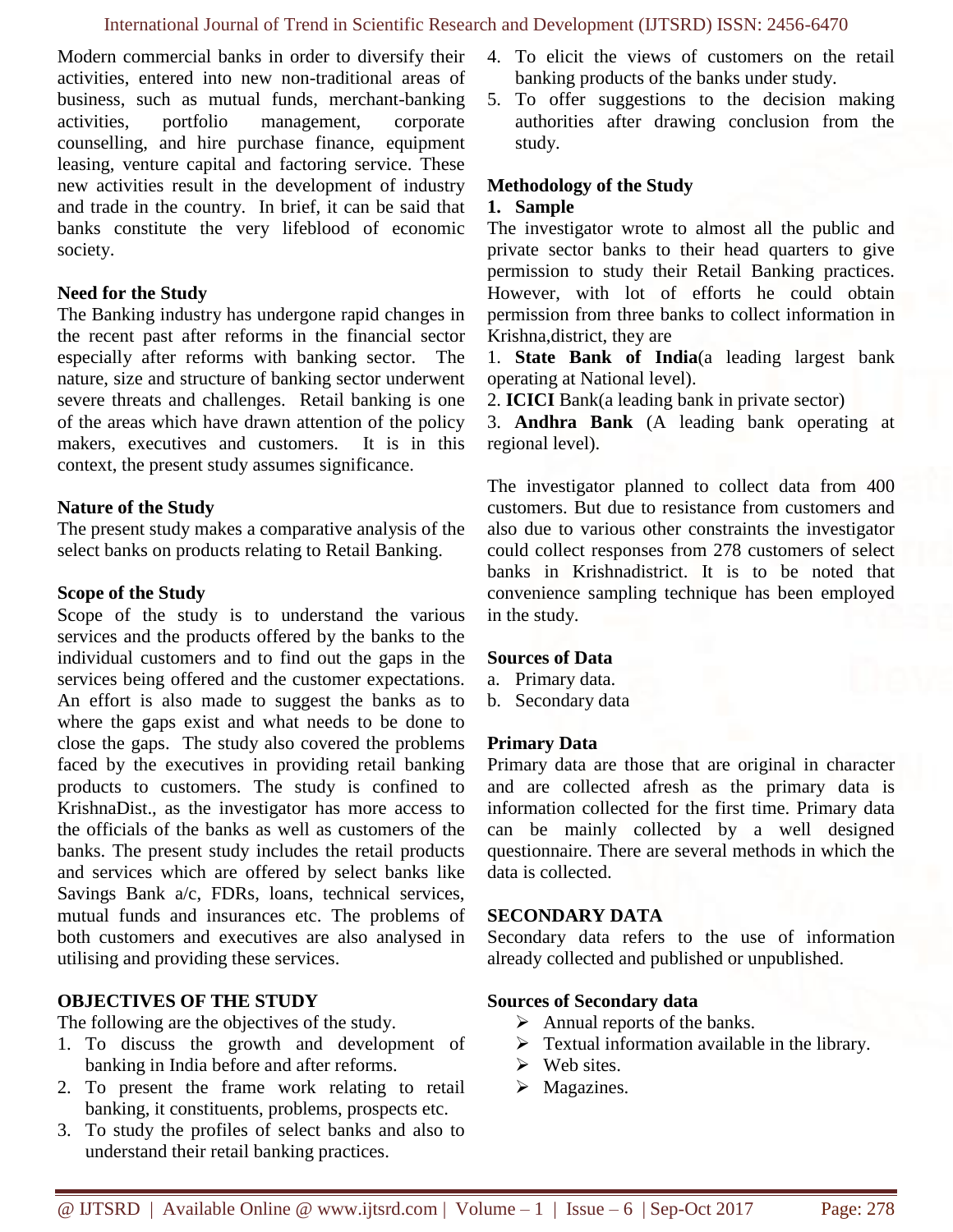International Journal of Trend in Scientific Research and Development (IJTSRD) ISSN: 2456-6470

#### **Data Analysis**

This is the process which helps to eliminate the unnecessary data and to collect relevant information which helps in problem solving and to overcome the problem of an enterprise or an organization. The collected data was analyzed with the help of statistical tools like percentages, Weighted Average, Standard Deviation, Co-efficient of Variance, one way ANOVA etc.

| <b>Retail</b><br><b>Banking No.</b> | <b>of</b>          | <b>Percentage</b> | <b>SBI</b> |               | <b>AB</b> |               | <b>ICICI</b> |               |
|-------------------------------------|--------------------|-------------------|------------|---------------|-----------|---------------|--------------|---------------|
| <b>Products</b>                     | <b>Respondents</b> | (%)               | N          | $\frac{0}{0}$ | N         | $\frac{0}{0}$ | N            | $\frac{0}{0}$ |
| SB & FDR                            | 118                | 31.55             | 56         | 34.15         | 44        | 41.12         | 18           | 17.48         |
| <b>Personnel Loans</b>              | 94                 | 25.13             | 38         | 23.17         | 26        | 24.30         | 30           | 29.13         |
| <b>Technical Services</b>           | 78                 | 20.86             | 35         | 21.34         | 19        | 17.76         | 24           | 23.30         |
| MF & Insurance                      | 56                 | 14.97             | 24         | 14.63         | 10        | 9.35          | 22           | 21.36         |
| All the above                       | 28                 | 7.49              | 11         | 6.71          | 8         | 7.48          | 9            | 8.74          |
| <b>TOTAL</b>                        | 374                | 100.00            | 164        | 100           | 107       | 100           | 103          | <b>100</b>    |

#### **Table 1: Retail Banking Products considered by respondent customers**

The analysis relating to views of respondents on Retail Banking Products is furnished in table 1. The respondents are asked to give their views on Retail banking products which are offered by the banks under study. SB accounts & FDR are considered as major retail banking products by a large no of respondents. The respondents of both SBI and AB

also favored the same products. However, the respondents of ICICI have given priority for Personal Loans followed by technical services, mutual funds and insurance etc. The respondents of SBI and AB have given second priority to personal loans and others.

| Table 2. Retail Daliking Frouncis used |                    |                   |            |               |           |               |              |               |  |
|----------------------------------------|--------------------|-------------------|------------|---------------|-----------|---------------|--------------|---------------|--|
| Retail No.<br>of<br><b>Usage</b>       | <b>of</b>          | <b>Percentage</b> | <b>SBI</b> |               | <b>AB</b> |               | <b>ICICI</b> |               |  |
| <b>Banking Products</b>                | <b>Respondents</b> | (%)               | N          | $\frac{0}{0}$ |           | $\frac{0}{0}$ |              | $\frac{0}{0}$ |  |
| SB & FDR                               | 180                | 48.13             | 96         | 51.06         | 54        | 42.86         | 30           | 50.00         |  |
| Personnel Loans                        | 58                 | 15.51             | 28         | 14.89         | 24        | 19.05         | -6           | 10.00         |  |
| <b>Technical Services</b>              | 75                 | 20.05             | 33         | 17.55         | 30        | 23.81         | 12           | 20.00         |  |
| $MF &$ Insurance                       | 46                 | 12.30             | 24         | 12.77         | 12        | 9.52          | 10           | 16.67         |  |
| All of the above                       | 15                 | 4.01              |            | 3.72          | 6         | 4.76          |              | 3.33          |  |
| <b>TOTAL</b>                           | 374                | 100.00            | 188        | 100.00        | 126       | 100.00        | 60           | 100.00        |  |

# **Table 2: Retail Banking Products used**

The usage of Retail banking products by the respondent customers is presented in table 2. The table shows that SB and FDR products have been used by about 50 per cent of respondent customers of all the three select banks. While relatively low of them use all the Retail Banking products of the select banks.

#### **Table 3: Time taken to open Savings Bank A/C**

| Time Taken    | No.<br><b>of</b>   | Percentage | <b>SBI</b> |               | $\overline{\mathbf{AB}}$ |               | <b>ICICI</b> |               |
|---------------|--------------------|------------|------------|---------------|--------------------------|---------------|--------------|---------------|
|               | <b>Respondents</b> | (%)        | N          | $\frac{1}{2}$ |                          | $\frac{1}{2}$ |              | $\frac{0}{0}$ |
| $<$ 25minutes | 31                 | 11.15      |            | 6.14          |                          | 7.14          | 7            | 25.76         |
| 25-35 minutes | 36                 | 12.95      | 15         | 13.16         | 12                       | 12.24         | 9            | 13.64         |
| 35-45 minutes | 98                 | 35.25      | 24         | 21.05         | 45                       | 45.92         | 29           | 43.94         |
| $>45$ minutes | 113                | 40.65      | 68         | 59.65         | 34                       | 34.69         |              | 16.67         |
| <b>TOTAL</b>  | 278                | 100.00     | 114        | 100           | 98                       | 100           | 66           | 100           |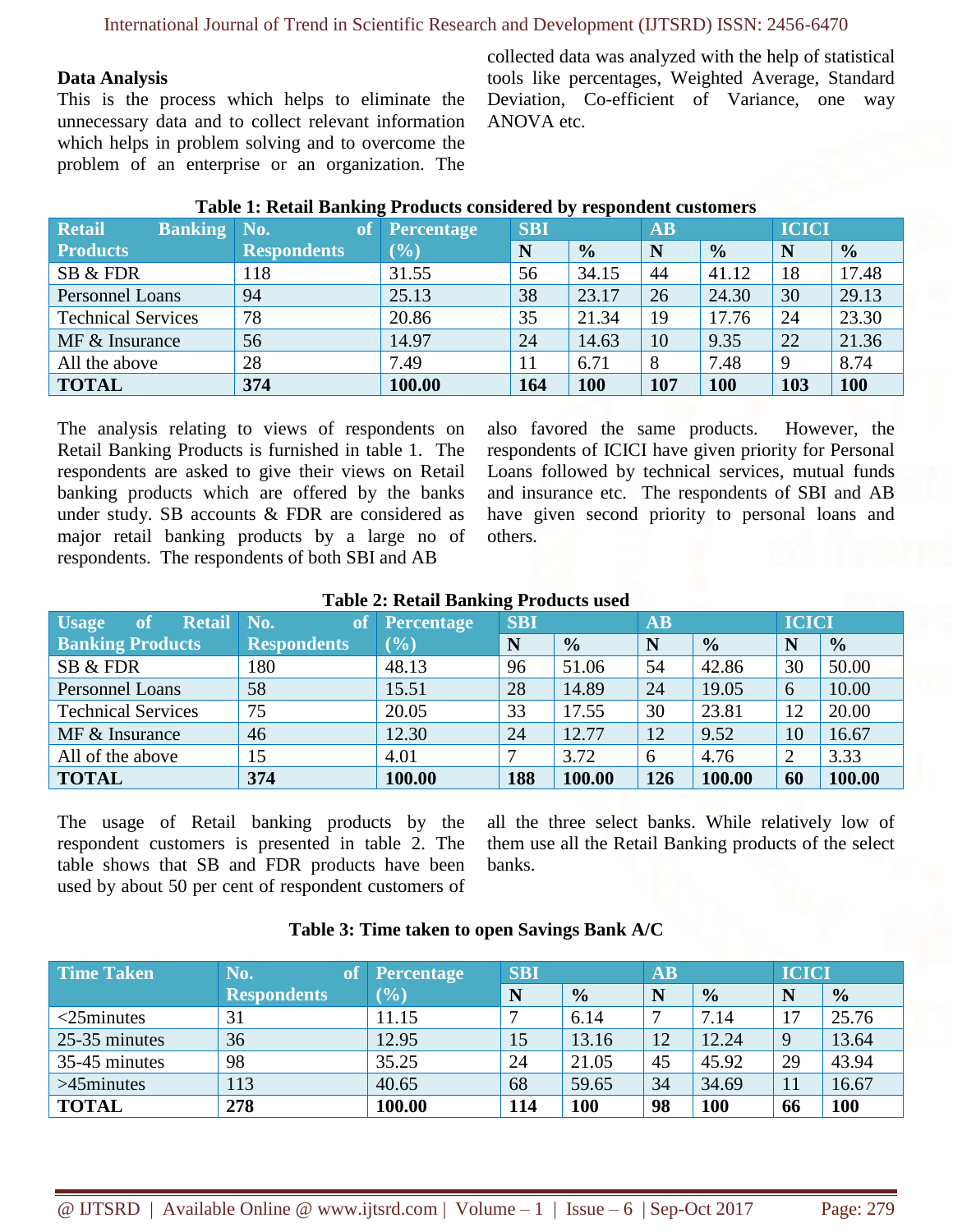The time taken to open Savings Banks account is furnished in table 3.According to this it took more than 45 minutes for majority of respondent customers. It took the same time for about 60 per cent of respondent customers of SBI while for majority of respondent customers of other banks i.e. AB and

ICICI, they could complete the transaction in below 45 minutes. This implies that there are significant differences in the time taken to open SB a/c in case of the three select banks.

| Table 7. Thine taken to acposit money |                    |                   |            |               |           |               |              |               |  |
|---------------------------------------|--------------------|-------------------|------------|---------------|-----------|---------------|--------------|---------------|--|
| <b>Time Taken</b>                     | No.<br>'of         | <b>Percentage</b> | <b>SBI</b> |               | <b>AB</b> |               | <b>ICICI</b> |               |  |
|                                       | <b>Respondents</b> | $(\%)$            | N          | $\frac{0}{0}$ | N         | $\frac{0}{0}$ | N            | $\frac{0}{0}$ |  |
| Less than 25 minutes                  | 32                 | 11.51             | 10         | 8.77          |           | 7.14          | 15           | 22.73         |  |
| 25-35 minutes                         | 49                 | 17.63             | 22         | 19.30         | 6         | 6.12          | 21           | 31.82         |  |
| 35-45 minutes                         | 102                | 36.69             | 58         | 50.88         | 24        | 24.49         | 20           | 30.30         |  |
| More than 45 minutes                  | 95                 | 34.17             | 24         | 21.05         | 61        | 62.24         | 10           | 15.15         |  |
| <b>TOTAL</b>                          | 278                | 100.00            | <b>114</b> | 100           | 98        | 100           | 66           | <b>100</b>    |  |

# **Table 4: Time taken to deposit money**

The details relating to time taken to deposit money is<br>shown in table  $4.7(2)$ . In case of majority of In case of majority of respondent customers of total as well as SBI, it took 35-45 minutes to deposit their money, the respondent

customers of AB and ICICI differed significantly in this regard. It can be concluded that there are significant differences in the views of respondent customers on the time taken to deposit money

| Table 5. This taken for whingfawar of money from ATTIVIS |                    |                   |     |               |           |               |              |               |  |
|----------------------------------------------------------|--------------------|-------------------|-----|---------------|-----------|---------------|--------------|---------------|--|
| Time Taken                                               | <b>No.</b>         | of Percentage SBI |     |               | <b>AB</b> |               | <b>ICICI</b> |               |  |
|                                                          | <b>Respondents</b> | (9/0)             | N   | $\frac{0}{0}$ | N         | $\frac{0}{0}$ |              | $\frac{0}{0}$ |  |
| Less than 25 minutes                                     | 124                | 44.60             | 48  | 42.11         | 59        | 60.20         |              | 25.76         |  |
| 25-35 minutes                                            | 95                 | 34.17             | 37  | 32.46         | 18        | 18.37         | 40           | 60.61         |  |
| 35-45 minutes                                            | 46                 | 16.55             | 23  | 20.18         | 15        | 15.31         | 8            | 12.12         |  |
| More than 45 minutes                                     | 13                 | 4.68              | 6   | 5.26          | 6         | 6.12          |              | 1.52          |  |
| <b>TOTAL</b>                                             | 278                | 100.00            | 114 | 100           | 98        | 100           | 66           | 100           |  |

# **Table 5: Time taken for withdrawal of money from ATMs**

The time taken to withdrawal money from ATMs also plays a significant role in Retail Banking products of the banks. In case of good no. of respondent customers of total as well as SBI and AB, it took less than 25 minutes for withdrawal from ATMs. In case

of respondent customers of ICICI, it took more than 25 minutes. These details are available from table 5. It can be inferred that there are significant differences in the time taken to withdraw money from ATM's.

| <b>Time Taken</b> | No.<br>of          | Percentage                   | <b>SBI</b> |               | <b>AB</b>      |               | <b>ICICI</b> |               |
|-------------------|--------------------|------------------------------|------------|---------------|----------------|---------------|--------------|---------------|
|                   | <b>Respondents</b> | $\left( \frac{0}{0} \right)$ | N          | $\frac{0}{0}$ | N              | $\frac{0}{0}$ | N            | $\frac{0}{0}$ |
| Less than 2 days  | 12                 | 4.32                         | 6          | 5.26          | $\overline{4}$ | 4.08          |              | 3.03          |
| $2-4$ days        | 89                 | 32.01                        | 45         | 39.47         | 26             | 26.53         | 18           | 27.27         |
| $4-6$ days        | 142                | 51.08                        | 51         | 44.74         | 61             | 62.24         | 30           | 45.45         |
| More than 6 days  | 35                 | 12.59                        | 12         | 10.53         | ៗ              | 7.14          | 16           | 24.24         |
| <b>TOTAL</b>      | 278                | 100.00                       | 114        | 100           | 98             | 100           | 66           | 100           |

#### **Table 6: Time taken to issue cheque books.**

The time taken to issue cheque books is almost similar to majority of total respondents' customers as

well as respondents of the respective banks viz. SBI, AB and ICICI. The information from 4.7(4)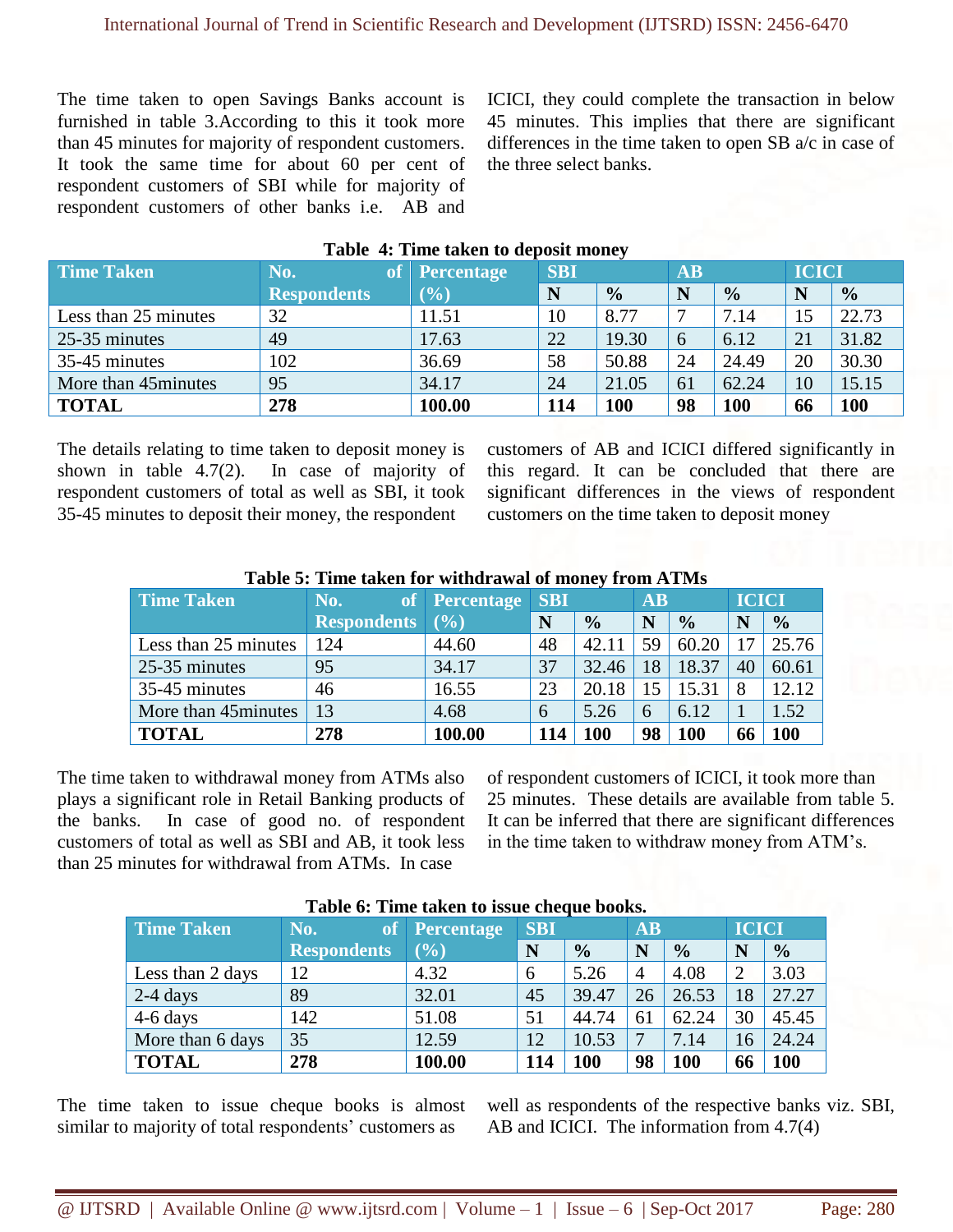confirmed this analysis. This shows that there are no significant differences relating to the time taken to issue cheque books.

# **FINDINGS**

- ➢ There were significant differences among the views of respondents of bank on the perception relating to the retail banking products as offered by the respective banks. The respondents of SBI and AB are of the view that SB & FDR constitute retail banking products while the respondents of ICICI considered personal loans, technical services, mutual funds and insurance also as part of the retail banking products. SB and FDR's have been used by the majority of the respondents of select banks. Other products are used by few respondents only. The statistical analysis shows that there are significant differences which are observed in case of retail banking products.
- $\triangleright$  There are significant differences which are found in case of views of respondents relating to transaction of savings banks.
	- i) SBI took more time when compared to AB and ICICI to open savings bank a/c.
	- ii) The time taken to deposit money varies significantly with respect to select banks.
	- iii) In case of the time taken to withdraw money from ATM's, differences are observed in the views of respondents of SBI, AB and ICICI.
	- iv) There were no significant differences in the views of respondents on the time taken to issue cheque books.
	- v) On the whole, the services relating to SB a/c was perceived as excellent by majority of respondents of all banks which are under study.
- ➢ FDR(Fixed Deposit Receipt) is another retail banking product which attracts customers. The majority of customers of select banks are satisfied with the time taken to receive FDR, time taken for renewal/withdrawal etc. Very few customers have faced some delay in completing of transactions.

# **SUGGESTIONS**

 $\triangleright$  As it was observed in the analysis that the procedure to obtain loan was opined as lengthy which requires a number of documents to be filled by the customers, it may be suggested that the procedure needs to be simplified which will also help to reduce the paper work. This will help to reduce the strain and stress of the customers also.

- ➢ Before introducing the retail products, proper planning is to be done with reference to the requirements and expectations of customers. This will help to improve co-ordination with the advancements in technology; the customers are expecting more and more new retail products to make their savings and investment pattern more comfortable. It is in this context a proper coordinations is required to be achieved at the different levels of bank managements.
- $\triangleright$  Innovation, creativity and attracting are the key words which are applicable to any industry. The banking sector is no more an exception to this phenomena. The banks need to reinvent the retail products as to attract the customers to improve the business of the banks. For example SBI recently introduced two new varieties of services through ATM's; they are deposit of money and transfer of money from one account to other. So, these types of facilities may be extended by other banks also to improve the profitability and to satisfy customers.
- ➢ The bankers should use the various media available in educating the public on different retail banking products which are being implemented by banks. Sincere and honest customers must be honoured on the public platforms to motivate the remaining customers.

# **CONCLUSION**

Retail banking is the fastest growing sector of the banking industry with the key success by attending directly to the needs of the end customers which will have glorious future in coming years. Retail banking sector as a whole is facing a lot of competition ever since financial sector reforms were started in the country. Walk-in business is a thing of past and banks are now on their toes to capture business. Banks therefore, are now competing for increasing their retail business. There is a need for constant innovation in retail banking. This requires product development and differentiation, micro-planning, marketing, prudent pricing, customization, technological up gradation, home / electronic / mobile banking, effective risk management and asset liability management techniques. The banking sector in India is expected to take care of the significant changes that are taking place and have to respond to the changing expectations of stake holders of economy.